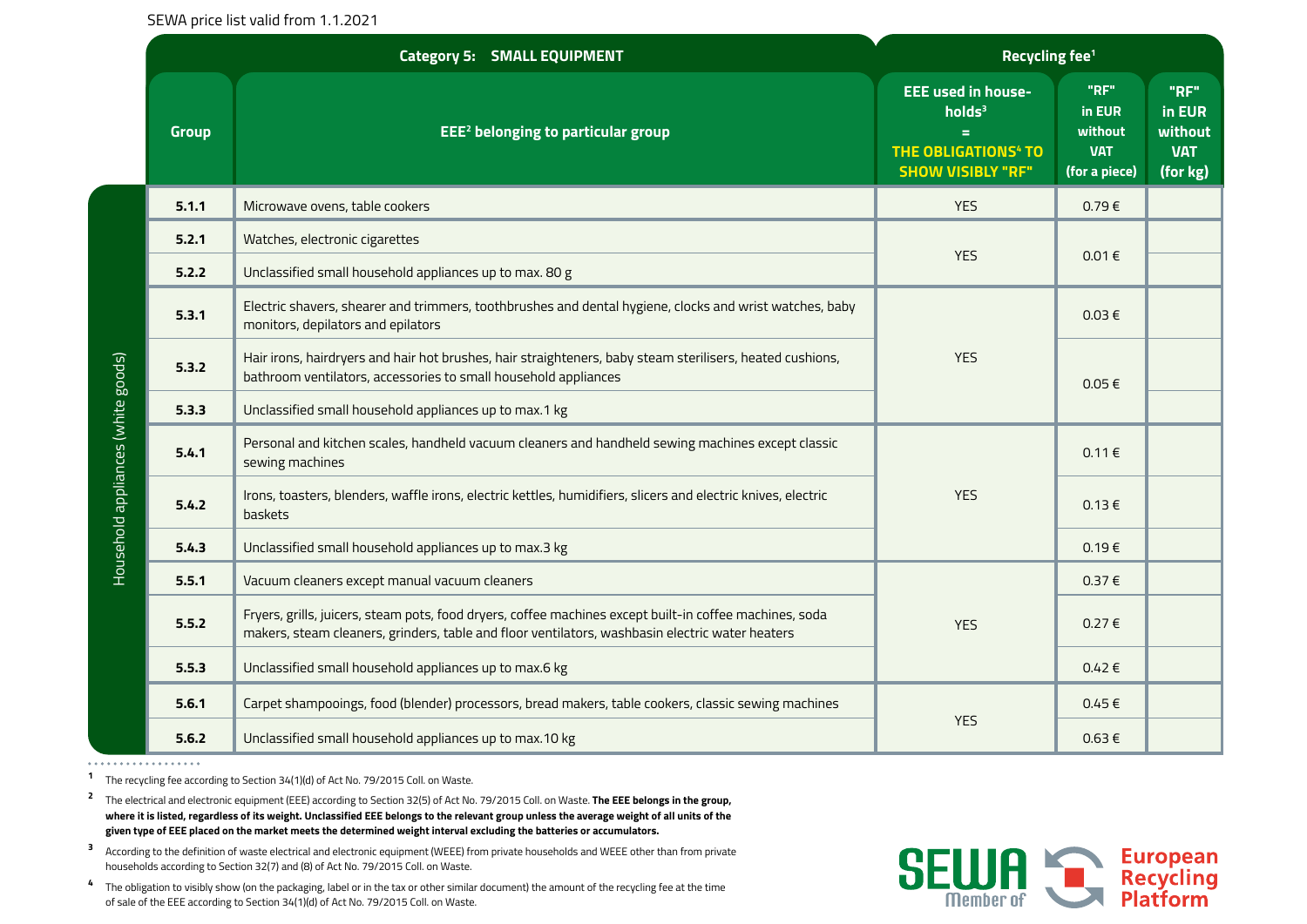## SEWA price list valid from 1.1.2021

|                      | <b>Category 5: SMALL EQUIPMENT</b> |                                                                                                                                                                                                                                                                                                                                                                    | Recycling fee <sup>1</sup>                                                                                                  |                                                          |                                                     |
|----------------------|------------------------------------|--------------------------------------------------------------------------------------------------------------------------------------------------------------------------------------------------------------------------------------------------------------------------------------------------------------------------------------------------------------------|-----------------------------------------------------------------------------------------------------------------------------|----------------------------------------------------------|-----------------------------------------------------|
|                      | <b>Group</b>                       | EEE <sup>2</sup> belonging to particular group                                                                                                                                                                                                                                                                                                                     | <b>EEE used in house-</b><br>holds <sup>3</sup><br>$=$<br><b>THE OBLIGATIONS<sup>4</sup> TO</b><br><b>SHOW VISIBLY "RF"</b> | "RF"<br>in EUR<br>without<br><b>VAT</b><br>(for a piece) | "RF"<br>in EUR<br>without<br><b>VAT</b><br>(for kg) |
|                      | 5.7.1                              | Memory cards and their memory card readers for consumer equipments                                                                                                                                                                                                                                                                                                 | <b>YES</b>                                                                                                                  | 0.01€                                                    |                                                     |
|                      | 5.7.2                              | Unclassified small consumer electronics up to max. 80 g                                                                                                                                                                                                                                                                                                            |                                                                                                                             |                                                          |                                                     |
|                      | 5.8.1                              | Headphones, remote controls, microphones, 3D glasses, TV and SAT componets (except TV, SAT<br>and DVBT receivers), adapters, chargers, cable sets, digital and other voice recorders and audio,<br>memory cards, personal audio and video players (MP3, MP4, iPod) without screens; radios,<br>radio alarm clocks, separate photoflashes, powered telephoto lenses | <b>YES</b>                                                                                                                  | $0.02 \in$                                               |                                                     |
|                      | 5.8.2                              | Unclassified small consumer electronics up to max. 350 g                                                                                                                                                                                                                                                                                                           |                                                                                                                             | $0.02 \in$                                               |                                                     |
| Consumer electronics | 5.9.1                              | Cameras and video cameras, portable radios, portable DVD players                                                                                                                                                                                                                                                                                                   | <b>YES</b>                                                                                                                  | $0.06 \in$                                               |                                                     |
|                      | 5.9.2                              | TV indoor antennas, audio and video car components (car radios, CD changers, amplifiers,<br>subwoofers, loudspeakers, monitors), portable loudspeakers                                                                                                                                                                                                             |                                                                                                                             | $0.09 \in$                                               |                                                     |
|                      | 5.9.3                              | Unclassified small consumer electronics up to max. 1,5 kg                                                                                                                                                                                                                                                                                                          |                                                                                                                             |                                                          |                                                     |
|                      | 5.10.1                             | DVD, Blu-ray players, satellite and DVB-T receivers, multimedia centers, docking stations                                                                                                                                                                                                                                                                          | <b>YES</b>                                                                                                                  | $0.07 \in$                                               |                                                     |
|                      | 5.10.2                             | Unclassified small consumer electronics up to max. 3 kg                                                                                                                                                                                                                                                                                                            |                                                                                                                             | $0.20 \in$                                               |                                                     |
|                      | 5.11.1                             | HiFi components (amplifiers, receivers, tuners, CD players, record players, cassette recorders),<br>data projectors, small electric and electronic musical instruments and accessories                                                                                                                                                                             | <b>YES</b>                                                                                                                  | $0.48 \in$                                               |                                                     |
|                      | 5.11.2                             | Unclassified small consumer electronics up to max. 5 kg                                                                                                                                                                                                                                                                                                            |                                                                                                                             | $0.32 \in$                                               |                                                     |

. . . . . . . . . . . . . . . . . . .

**<sup>1</sup>**The recycling fee according to Section 34(1)(d) of Act No. 79/2015 Coll. on Waste.

**<sup>2</sup>** The electrical and electronic equipment (EEE) according to Section 32(5) of Act No. 79/2015 Coll. on Waste. **The EEE belongs in the group, where it is listed, regardless of its weight. Unclassified EEE belongs to the relevant group unless the average weight of all units of the given type of EEE placed on the market meets the determined weight interval excluding the batteries or accumulators.**

**3** According to the definition of waste electrical and electronic equipment (WEEE) from private households and WEEE other than from private households according to Section 32(7) and (8) of Act No. 79/2015 Coll. on Waste.

**4** The obligation to visibly show (on the packaging, label or in the tax or other similar document) the amount of the recycling fee at the time of sale of the EEE according to Section 34(1)(d) of Act No. 79/2015 Coll. on Waste.

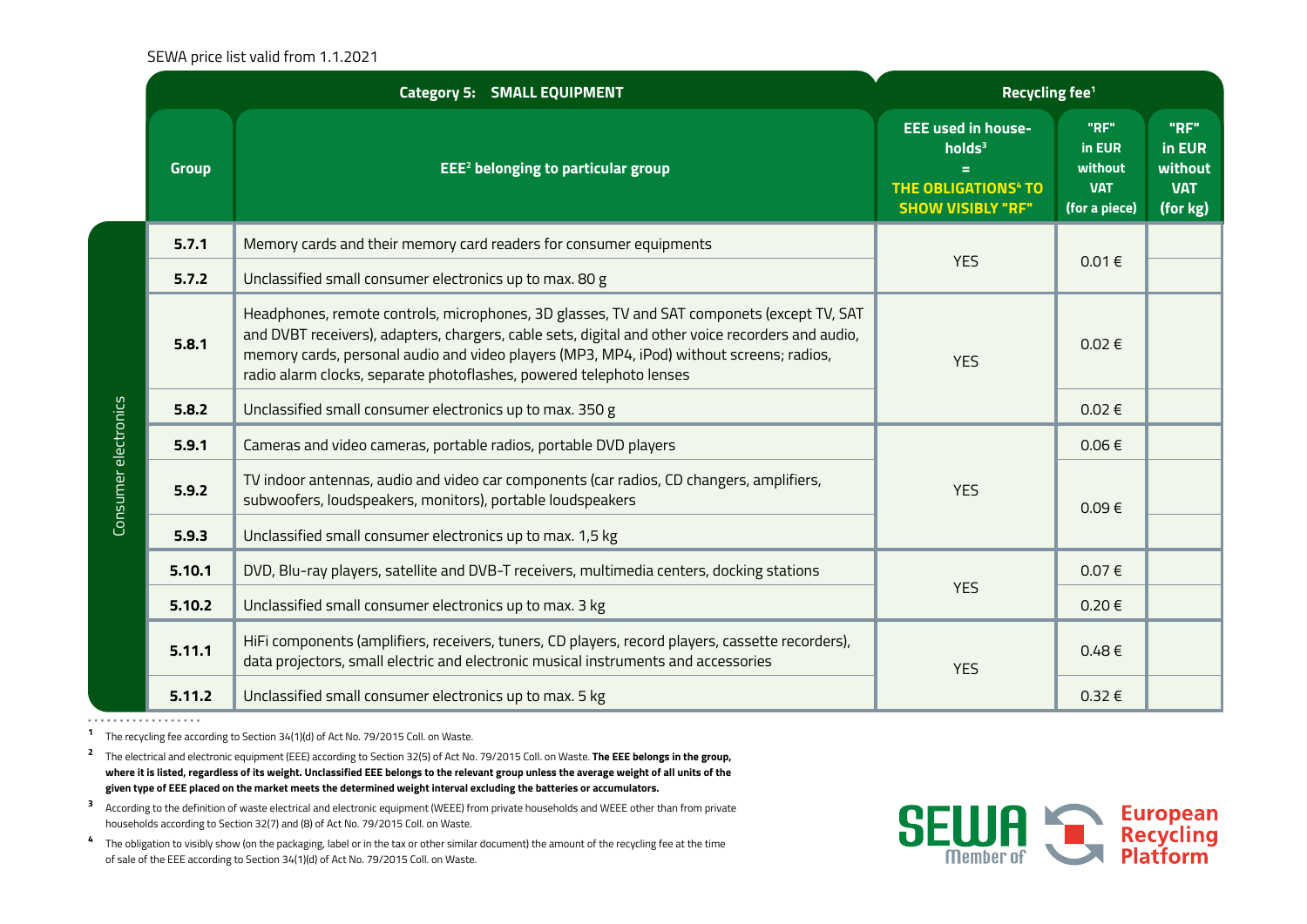## SEWA price list valid from 1.1.2021

|                                 |              | <b>Category 5: SMALL EQUIPMENT</b>                                                                                                                                    | Recycling fee <sup>1</sup>                                                                                                  |                                                          |                                                     |
|---------------------------------|--------------|-----------------------------------------------------------------------------------------------------------------------------------------------------------------------|-----------------------------------------------------------------------------------------------------------------------------|----------------------------------------------------------|-----------------------------------------------------|
|                                 | <b>Group</b> | EEE <sup>2</sup> belonging to particular group                                                                                                                        | <b>EEE used in house-</b><br>holds <sup>3</sup><br>$=$<br><b>THE OBLIGATIONS<sup>4</sup> TO</b><br><b>SHOW VISIBLY "RF"</b> | "RF"<br>in EUR<br>without<br><b>VAT</b><br>(for a piece) | "RF"<br>in EUR<br>without<br><b>VAT</b><br>(for kg) |
|                                 | 5.12.1       | Small luminaries for non-household use up to max. 1 kg                                                                                                                | <b>NO</b>                                                                                                                   | $0.05 \in$                                               |                                                     |
| Luminaries                      | 5.12.2       | Small household luminaries up to max. 1 kg                                                                                                                            | <b>YES</b>                                                                                                                  | $0.05 \in$                                               |                                                     |
|                                 | 5.13.1       | Small luminaries for non-household use up to max. 5 kg                                                                                                                | <b>NO</b>                                                                                                                   | $0.22 \in$                                               |                                                     |
|                                 | 5.13.2       | Small household luminaries up to max. 5 kg                                                                                                                            | <b>YES</b>                                                                                                                  | $0.22 \in$                                               |                                                     |
|                                 | 5.14.1       | Cordless tools (drills, screwdrivers, staplers, scissors for grass and fence, pruning saw)                                                                            |                                                                                                                             | 0.12€                                                    |                                                     |
|                                 | 5.14.2       | Grinders except bench grinders, chargers, industrial guns, accessories for electric tools                                                                             | <b>YES</b>                                                                                                                  | $0.15 \in$                                               |                                                     |
|                                 | 5.14.3       | Unclassified small electric and electronic tools up to max. 3 kg                                                                                                      |                                                                                                                             | 0.19E                                                    |                                                     |
| Electric and electronic devices | 5.15.1       | Drills, milling machines, routers, electric planers, all-purpose tools, submersible and barrel<br>pumps except other kinds of pumps (cat. 4)                          | <b>YES</b>                                                                                                                  | $0.42 \in$                                               |                                                     |
|                                 | 5.15.2       | Unclassified small electric and electronic tools up to max. 6 kg                                                                                                      |                                                                                                                             | $0.42 \in$                                               |                                                     |
|                                 | 5.16.1       | Bench grinders, garden pressure and sludge pumps, except submersible and barrel pumps,<br>all-purpose blowers, electrode welding machines except CO2 welding machines | <b>YES</b>                                                                                                                  | 1.00 €                                                   |                                                     |
|                                 | 5.16.2       | Unclassified small electric and electronic tools up to max.15 kg                                                                                                      |                                                                                                                             | 1.20€                                                    |                                                     |

. . . . . . . . . . . . . . . . . .

**<sup>1</sup>**The recycling fee according to Section 34(1)(d) of Act No. 79/2015 Coll. on Waste.

**<sup>2</sup>** The electrical and electronic equipment (EEE) according to Section 32(5) of Act No. 79/2015 Coll. on Waste. **The EEE belongs in the group, where it is listed, regardless of its weight. Unclassified EEE belongs to the relevant group unless the average weight of all units of the given type of EEE placed on the market meets the determined weight interval excluding the batteries or accumulators.**

- **3** According to the definition of waste electrical and electronic equipment (WEEE) from private households and WEEE other than from private households according to Section 32(7) and (8) of Act No. 79/2015 Coll. on Waste.
- **4** The obligation to visibly show (on the packaging, label or in the tax or other similar document) the amount of the recycling fee at the time of sale of the EEE according to Section 34(1)(d) of Act No. 79/2015 Coll. on Waste.